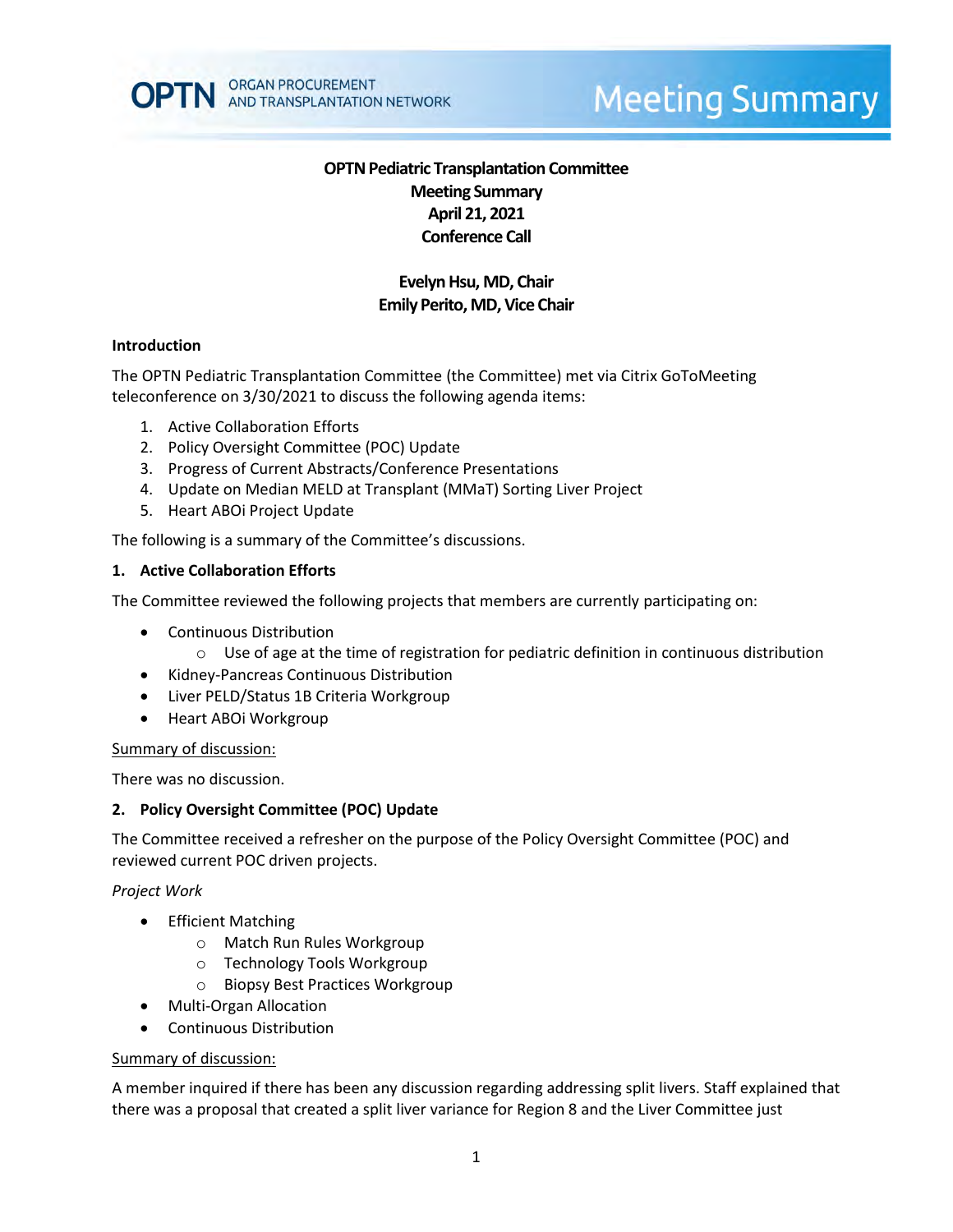received the results of the one year post-implementation effect of that variance, specific for programs in Region 8. The purpose of that variance is to evaluate if it is increasing the number of split livers and, if it is, to make that national policy. It was explained that that's the most relevant project as it relates to split livers. Split livers continuously comes up within discussions of the Liver Committee, especially in regards to how to increase the number of split livers.

# **3. Progress of Current Abstracts/Conference Presentations**

The Committee received the following updates:

- Effect of Multi-Organ Allocation Priority on Pediatric Kidney Candidates (PAS)
	- $\circ$  Presentation was recorded and will be viewed on 5/2/21 along with live 5 minute Q&A
- Pediatric National Liver Review Board: What Happens to Waitlist Registrations With Denied Exception Forms (ATC)
	- o Currently, being reviewed by Health Resources & Services Administration (HRSA)
	- o Emailing co-authors to get feedback on presentation
	- o Presentation will be 5 minute rapid fire oral presentation

## Summary of discussion:

The vice-chair emphasized that these presentations are an important way to deliver these findings to the relevant communities.

There was no further discussion.

## **4. Update on Median MELD at Transplant (MMaT) Sorting Liver Project**

The Committee reviewed the updated proposed sorting of candidates in the Liver Committee's Calculate Median MELD at Transplant (MMaT) around Donor Hospital and Update Sorting project.

The updated proposal will sort candidates in the following order:

- 1. Allocation MELD or PELD score
- 2. Blood type compatibility (identical, compatible, then incompatible)
- 3. Age at time of registration on the liver waitlist (less than 18 years old followed by 18 years old or older)
- 4. Allocation MELD or PELD score type (calculated then exception)
- 5. Allocation MELD or PELD score waiting time (highest to lowest)
- 6. Total waiting time (highest to lowest)

This proposed sorting option was what the Committee thought was most appropriate during their previous meeting and this will move forward to the Board for further consideration.

## Summary of discussion:

The vice-chair thanked the Liver Committee for taking the Committee's feedback seriously and members that spoke up during their regional meetings to express the Committee's concerns during public comment.

## **5. Heart ABOi Project Update**

The Committee received an update on the progress of this project and reviewed the following potential policy solutions:

- Edits to Policy 6.6.A and 6.6.B
	- o Expand access to ABOi listing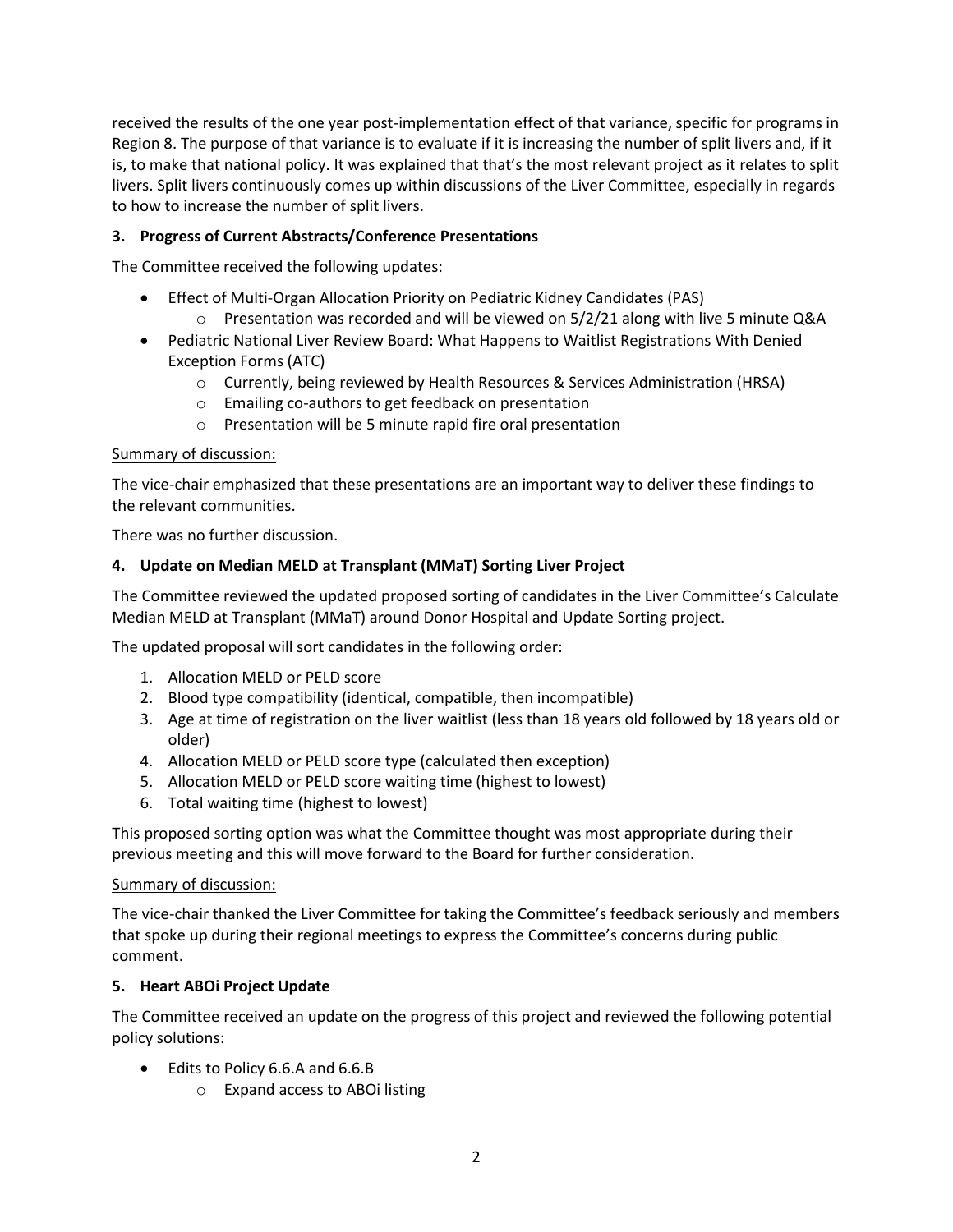- $\circ$  Considerations around priority for ABOi listed candidates vs. those unable to be listed ABOi
- $\circ$  Update reporting to include useful data on impact of changes and potential future changes

## Summary of discussion:

The vice-chair inquired about the approval process for this project. Staff explained that this project will be presented to the Policy Oversight Committee (POC) during their May or June meeting for project approval. After the project has been approved, the Heart Committee members and the Pediatric Committee members will form a workgroup to begin collaborating on a solution. The solution will then be presented to POC again in January 2021 in order for the proposed solution to go out for public comment.

The vice-chair inquired if a member from the Committee will be able to present this project to the POC during their May or June meeting. Staff explained that, since the project is being sponsored by the Heart Committee, the Heart Committee's vice-chair will present. However, the member that has been leading this effort could be invited to the POC meeting to help answer any questions.

## **Upcoming Meetings**

May 19, 2021 (Teleconference)